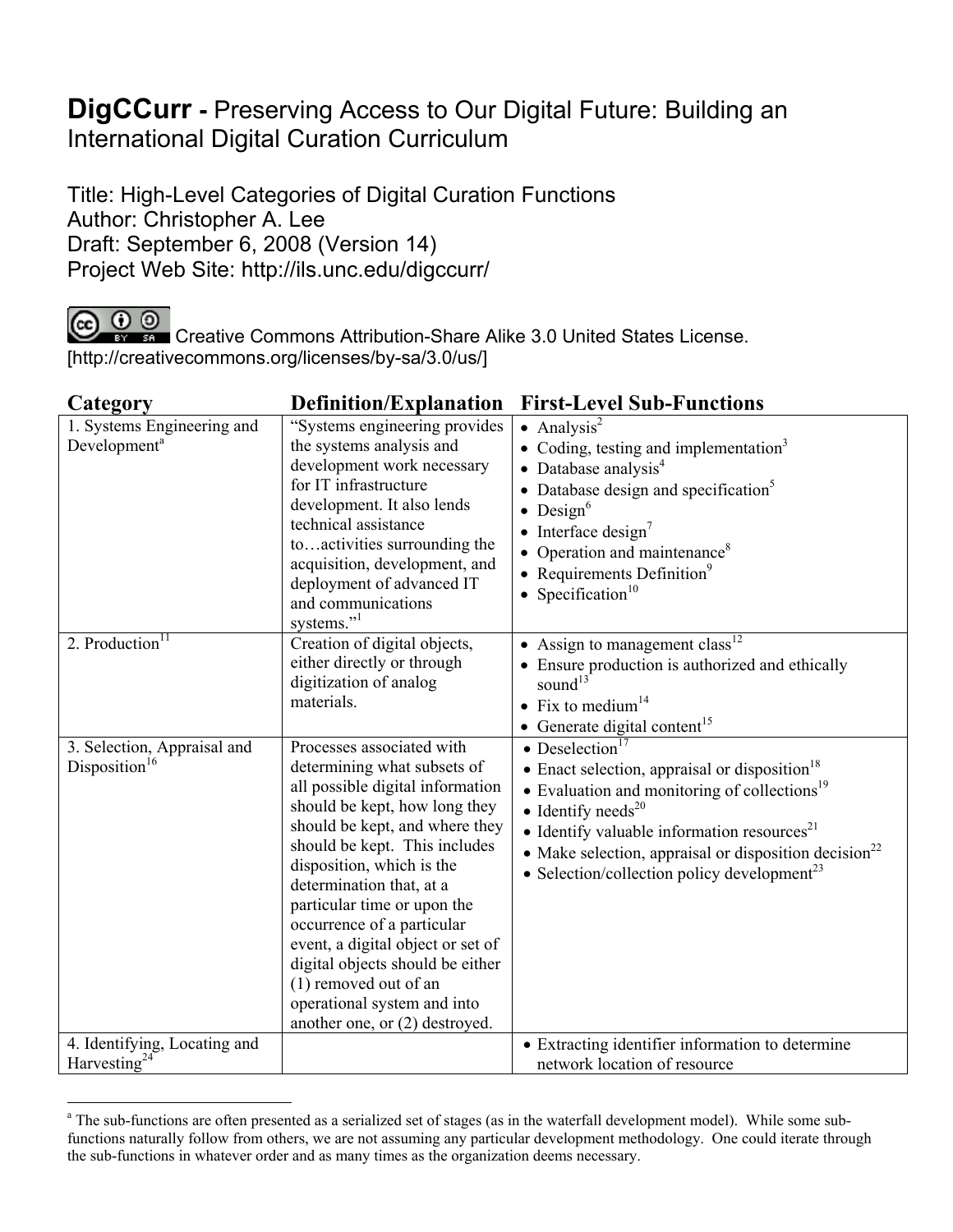| 5. Transfer $27$                                                        | Moving data from one                                                                                                                                                                             | • Harvesting metadata from an external source or<br>repository <sup>25</sup><br>• Making request to appropriate location to collect<br>resource<br>• Defining and setting parameters for harvests and file<br>requests $^{26}$<br>• Synchronize content<br>• Getting <sup>28</sup>                                                                                                                                                                                                                                                                                                                                                           |
|-------------------------------------------------------------------------|--------------------------------------------------------------------------------------------------------------------------------------------------------------------------------------------------|----------------------------------------------------------------------------------------------------------------------------------------------------------------------------------------------------------------------------------------------------------------------------------------------------------------------------------------------------------------------------------------------------------------------------------------------------------------------------------------------------------------------------------------------------------------------------------------------------------------------------------------------|
|                                                                         | environment into another                                                                                                                                                                         | • Putting <sup>29</sup><br>$\bullet$ Detachment <sup>30</sup>                                                                                                                                                                                                                                                                                                                                                                                                                                                                                                                                                                                |
| 6. Ingest $^{b31}$                                                      |                                                                                                                                                                                                  | • Assigning preservation $\overline{levels^{32}}$<br>• Commit AIP to archive <sup>33</sup><br>• Coordinate updates $34$<br>• Generating $AIP^{35}$<br>• Match content with rules and agreements <sup>36</sup><br>• Providing feedback to Producer <sup>37</sup><br>• Receive submission $38$<br>• Scheduling items in queue to be ingested <sup>39</sup>                                                                                                                                                                                                                                                                                     |
| 7. Data Management <sup>40</sup>                                        |                                                                                                                                                                                                  | • Administer Database <sup>41</sup><br>• Generate Report <sup>42</sup><br>• Linking/resolution services $43$<br>• Perform Queries <sup>44</sup><br>• Receive Database Updates <sup>45</sup>                                                                                                                                                                                                                                                                                                                                                                                                                                                  |
| 8. Description, Organization<br>and Intellectual Control <sup>c46</sup> | Development, capture and<br>management of descriptive<br>information (DI), preservation<br>description information (PDI)<br>and packaging information<br>(PI) associated with AIPs. <sup>d</sup> | • Analyze existing DI, PDI and PI, and determine<br>needs for DI, PDI and PI <sup>e47</sup><br>• Assign unique, persistent identifiers $448$<br>• Creation and capture of DI and $PDIg49$<br>• Creation and capture of $PIh$<br>• Creation and maintenance of representation<br>information registry <sup>50</sup><br>• Creation and maintenance of producer profiles $51$<br>• Creation and maintenance of policy/rule registries <sup>52</sup><br>• Creation and maintenance of tools registry and tools<br>service $53$<br>• Establish plan and conventions for DI, PDI and $PI54$<br>• Subject analysis<br>• Visualization <sup>55</sup> |

 $\overline{a}$ <sup>b</sup> The main conceptual boundary between Transfer and Ingest is: getting an object into the archives environment generally, which can include a staging area (Transfer), and the formal incorporation of the object as part of an AIP into the Archive (Ingest). The OAIS places "Add Descriptive Information" under Ingest. However, we have broken out description as its own function, in order to recognize that it can be done at many points in the information lifecycle. It is not only a part of the ingest process. <sup>d</sup> This is at a higher level of abstraction than both Data Management and Archival Storage. It ensures that the data associated with Content Information that is addressed in Data Management, Archival Storage and Access is sufficiently detailed, complete, and accurate. Note that Representation Information is considered part of the Content Information, and it is addressed primarily in Preservation Planning and Implementation below.

<sup>&</sup>lt;sup>e</sup> This can happen at any time in the lifecycle. However, when the analysis is carried out while the materials are still in their creation environment, there is substantial overlap with: 20. Analysis and Evaluation of Producer Information Environments. f  $<sup>f</sup>$  See also the Linking/resolution service in Data Management, which ensures that object identifiers can always be resolved to</sup> specific locations in storage.

 $\mathbb{F}$ This includes both what the OAIS calls Preservation Description Information and Associated Description.

<sup>&</sup>lt;sup>h</sup> According to the OAIS, "The Packaging Information is that information which, either actually or logically, binds, identifies and relates the Content Information and PDI." (2-6) We have broken this out as a separate sub-function, because establishing and managing PI involves a set of activities that are quite distinct from establishing and managing DI and PDI.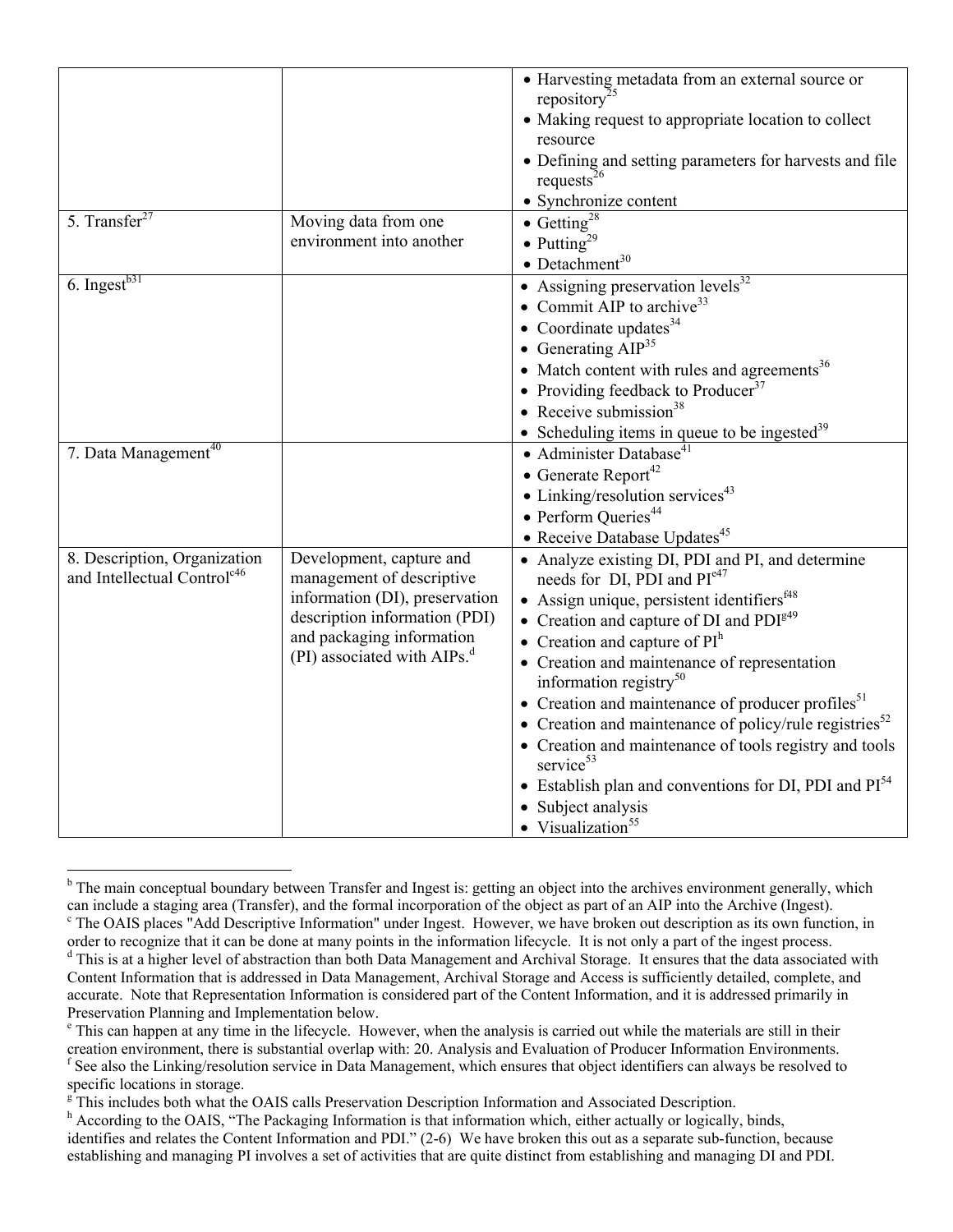|                                   |                                                                                                                                                   | $\bullet$ Versioning <sup>56</sup>                                                                                                                                                                                                                                                                                                                                                                                                                                                                                                                                                                                                                                                                                                                                                                                                                                                                                                                                                                                     |
|-----------------------------------|---------------------------------------------------------------------------------------------------------------------------------------------------|------------------------------------------------------------------------------------------------------------------------------------------------------------------------------------------------------------------------------------------------------------------------------------------------------------------------------------------------------------------------------------------------------------------------------------------------------------------------------------------------------------------------------------------------------------------------------------------------------------------------------------------------------------------------------------------------------------------------------------------------------------------------------------------------------------------------------------------------------------------------------------------------------------------------------------------------------------------------------------------------------------------------|
| 9. Archival Storage <sup>57</sup> | Services and functions used<br>for the storage and retrieval of<br>Archival Information<br>Packages                                               | • Disaster planning, preparation and response <sup>58</sup><br>• Ensuring sufficient redundancy of copies<br>• Error checking <sup>59</sup><br>$\bullet$ Holdings maintenance <sup>60</sup><br>• Management of storage hierarchy $^{61}$<br>• Providing data <sup>62</sup><br>• Receive data $63$<br>• Replacement of media $^{64}$                                                                                                                                                                                                                                                                                                                                                                                                                                                                                                                                                                                                                                                                                    |
| 10. Management $\overline{65}$    | Activities of the $actor(s)$ who<br>sets overall Archive mandate,<br>policy and resources as one<br>component in a broader<br>domain of activity. | • Creation or approval of repository service<br>definition <sup>66</sup><br>• Definition or approval of archives mission,<br>objectives and goals <sup>67</sup><br>• Definition or approval of high-level policies <sup>68</sup><br>$\bullet$ Fund raising <sup>69</sup><br>• Mandate and guidance for resource utilization <sup>70</sup>                                                                                                                                                                                                                                                                                                                                                                                                                                                                                                                                                                                                                                                                              |
| 11. Administration <sup>71</sup>  | Services and functions needed<br>to control the operation of the<br>other functional entities on a<br>day-to-day basis.                           | • Activation of requests <sup>72</sup><br>• Archival information update <sup>73</sup><br>$\bullet$ Assign responsibilities <sup>1</sup><br>$\bullet$ Budgeting and resource allocation <sup>74</sup><br>• Communications <sup>75</sup><br>$\bullet$ Customer service <sup><math>76</math></sup><br>• Deliberation process $^{77}$<br>• Establishing standards, policies and rules <sup>k78</sup><br>• Facilities management and planning <sup>79</sup><br>$\bullet$ Human resource management <sup>80</sup><br>• Implementing and enforcing standards, policies and<br>rule <sub>8</sub> <sup>81</sup><br>$\bullet$ Leadership <sup>182</sup><br>• Management of system configuration <sup>83</sup><br>• Management of and response to challenges or<br>complaints <sup>84</sup><br>• Managing relationships between Administration and<br>Management <sup>85</sup><br>• Monitoring and proof of compliance with standards,<br>policies and rules <sup>86</sup><br>$\bullet$ Monitor changes in warrant <sup>m87</sup> |

 $\overline{a}$ <sup>i</sup> This related to, but distinct from, human resources activities that ensure that the right people have been hired for particular jobs. Assign responsibilities is a more high-level function that ensures all tasks have been assigned to someone and to the right types of individuals or groups (e.g. those with appropriate credentials, job rank, security clearances).

<sup>&</sup>lt;sup>j</sup> This is very similar to what other literature calls "Customer Relationship Management," which is the capture, management and effective use of information about customers and their interactions with the organization in question. This function does not include activities otherwise addressed in the following three other functions: Communication; Reference and User Support

Services; Monitor Designated Community.<br><sup>k</sup> This relates to internal standards and conventions. Participation in broader standards development falls under 19. Advocacy and Outreach.

<sup>&</sup>lt;sup>1</sup> Defined as "Taking iniatiative, making things happen through the effective action of others" [Mahmoodi, 1991], leadership can be enacted in the process of carrying out various functions. However, it also includes some distinct activities that warrant their own category.

 $<sup>m</sup>$  This is analogous to Monitor Technology and Monitor Designated Community. However, the target of monitoring is the set of</sup> requirements (either within the archival institution or the larger environment) that pertain to the archive. For example, a change in FOIA within the U.S. will imply changes to many parts of the archive's operations. The concept of "warrant" comes from the Pittsburgh project to define the functional requirements for evidence in recordkeeping. See: Duff, Wendy. "Harnessing the Power of Warrant." *American Archivist* 61 (1998): 88-105.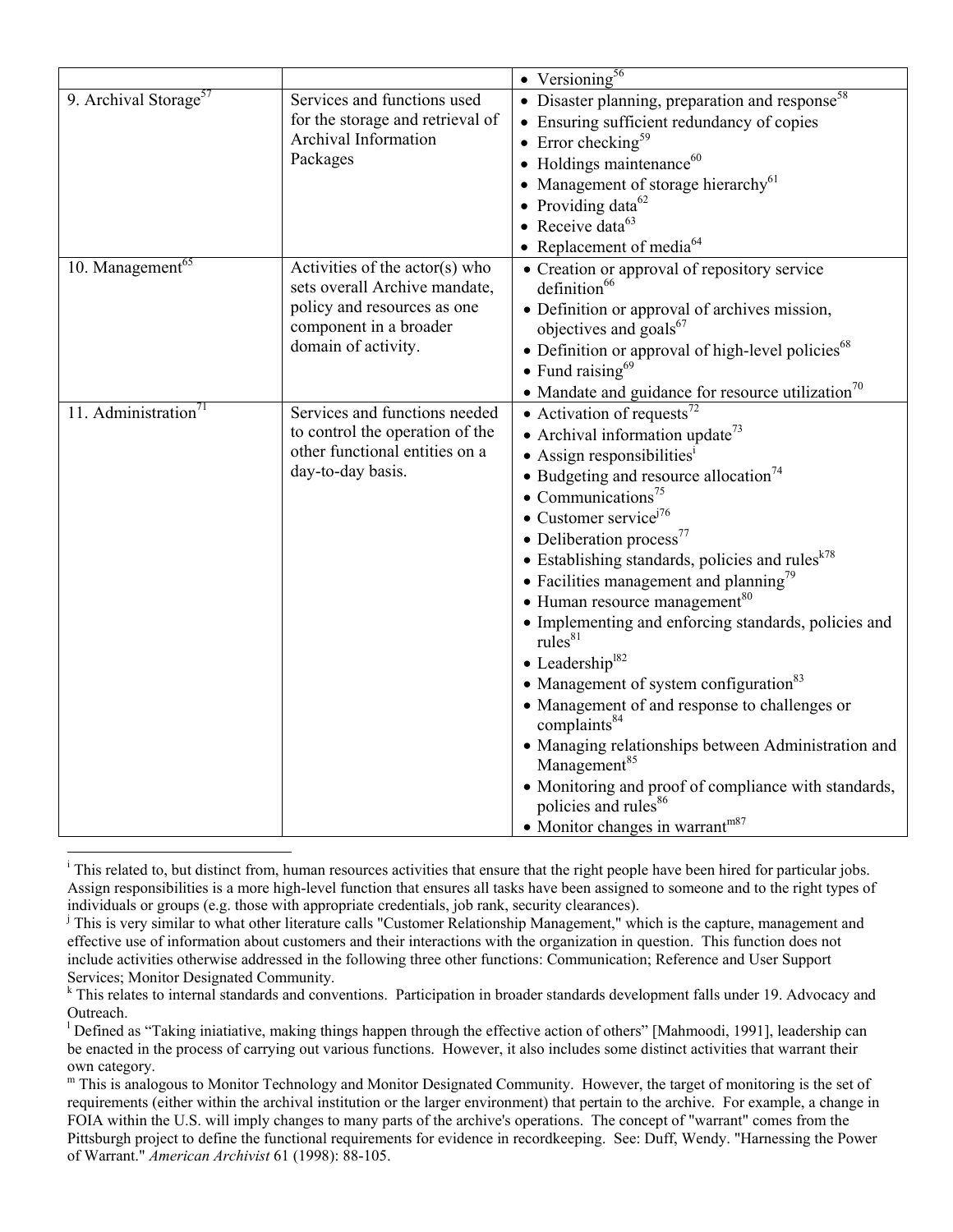|                                 |                                 | $\bullet$ Planning <sup>88</sup>                                   |
|---------------------------------|---------------------------------|--------------------------------------------------------------------|
|                                 |                                 | • Project management <sup>89</sup>                                 |
|                                 |                                 | • Review and update of standards, policies and rules <sup>90</sup> |
|                                 |                                 | • Organizational change management <sup>91</sup>                   |
|                                 |                                 | • Risk management <sup>92</sup>                                    |
|                                 |                                 |                                                                    |
|                                 |                                 | • Security <sup>93</sup>                                           |
|                                 |                                 | • Statistical analysis to support operations <sup>94</sup>         |
| 12. Preservation Planning and   |                                 | • Develop packaging designs and migration plans <sup>96</sup>      |
| Implementation <sup>95</sup>    |                                 | • Develop preservation strategies and standards <sup>97</sup>      |
|                                 |                                 | • Monitor designated community <sup>98</sup>                       |
|                                 |                                 | • Monitor technology <sup>99</sup>                                 |
|                                 |                                 | • Define significant properties to preserve <sup>100</sup>         |
|                                 |                                 | • Reconciling preservation requirements with                       |
|                                 |                                 | preservation capabilities <sup>101</sup>                           |
| 13. Access $^{102}$             |                                 | $\bullet$ Coordination of access activities <sup>103</sup>         |
|                                 |                                 | • Delivery of responses $^{104}$                                   |
|                                 |                                 | $\bullet$ Exposure <sup>105</sup>                                  |
|                                 |                                 | $\bullet$ Generation of access collections <sup>n106</sup>         |
|                                 |                                 | • Generation of $DIP0107$                                          |
|                                 |                                 | · Information discovery                                            |
|                                 |                                 | • Information retrieval                                            |
|                                 |                                 | • Legal discovery                                                  |
| 14. Use, Reuse and Adding       | Users acting upon information   |                                                                    |
| Value to Accessed               | objects or packages (including  |                                                                    |
| Information <sup>p108</sup>     | after they have received DIPs). |                                                                    |
|                                 | The archive may provide         |                                                                    |
|                                 | support for use, such as tools  |                                                                    |
|                                 | that allow client-side          |                                                                    |
|                                 | visualization of data sets.     |                                                                    |
|                                 | Users may also provide value-   |                                                                    |
|                                 | added information (e.g.         |                                                                    |
|                                 | annotations or tagging), which  |                                                                    |
|                                 | the archives then Ingests into  |                                                                    |
|                                 | the archive.                    |                                                                    |
| 15. Reference and User          |                                 | • Developing policies for reference services <sup>110</sup>        |
| Support Services <sup>109</sup> |                                 | • Facilitating access to useful and appropriate digital            |
|                                 |                                 | objects <sup>111</sup>                                             |
|                                 |                                 | • Help desk and end user technical support                         |
|                                 |                                 | • Providing associated information to consumers $^{112}$           |

 $\overline{a}$ 

<sup>&</sup>lt;sup>n</sup> This sub-function involves the aggregation of potential DIPs or resources for generating potential DIPs. It includes many aspects of information architecture. In contrast to "Description, Organization and Intellectual Control" above, this sub-function relates specifically to how information is labeled, brought together and presented within particular access environments.

<sup>&</sup>lt;sup>o</sup> In our functional breakdown, processing and creating derivative digital objects is part of "Transformation of digital objects/packages" not Access.

<sup>&</sup>lt;sup>p</sup> Much of the value added by a user can be incorporated into the Description function (e.g. user annotations, user tagging of content). However, users can also add services that are incorporated into other functions.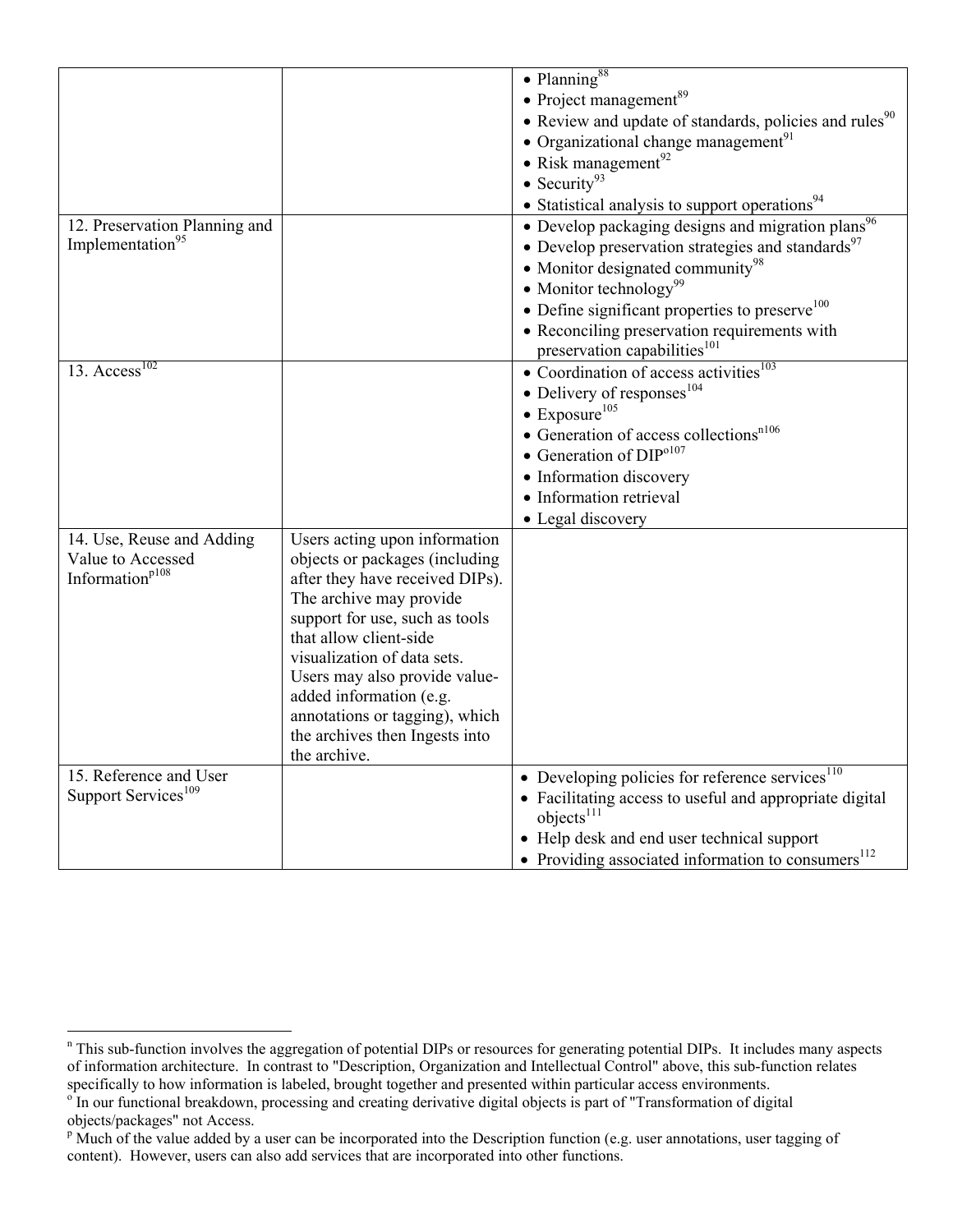| 16. Common Services <sup>q113</sup>                                                       | The services necessary to                                                                                                                                                                                                                                                                                                                                                                                                               | • Network services <sup>114</sup>                                                                                                                                                                                                                                                                                                                                                                                                                                                          |
|-------------------------------------------------------------------------------------------|-----------------------------------------------------------------------------------------------------------------------------------------------------------------------------------------------------------------------------------------------------------------------------------------------------------------------------------------------------------------------------------------------------------------------------------------|--------------------------------------------------------------------------------------------------------------------------------------------------------------------------------------------------------------------------------------------------------------------------------------------------------------------------------------------------------------------------------------------------------------------------------------------------------------------------------------------|
|                                                                                           | support the archive.                                                                                                                                                                                                                                                                                                                                                                                                                    | • Operating system services $^{115}$                                                                                                                                                                                                                                                                                                                                                                                                                                                       |
|                                                                                           |                                                                                                                                                                                                                                                                                                                                                                                                                                         | • Security services $116$                                                                                                                                                                                                                                                                                                                                                                                                                                                                  |
| 17. Destruction and<br>Removal <sup>117</sup>                                             |                                                                                                                                                                                                                                                                                                                                                                                                                                         | • Destruction <sup>118</sup>                                                                                                                                                                                                                                                                                                                                                                                                                                                               |
| 18. Collaboration,<br>Coordination and Contracting<br>with External Actors <sup>119</sup> |                                                                                                                                                                                                                                                                                                                                                                                                                                         | • Conflict resolution involving Producers, Consumers<br>and Archives <sup>120</sup><br>• Establishment of succession, contingency or escrow<br>arrangements with external actors <sup>121</sup><br>• Identifying, establishing and coordinating specific<br>types of collaborative relationships with other<br>Archives<br>• Management of agreements $^{122}$<br>• Negotiation and maintenance of effective relations<br>with external actors <sup>123</sup><br>• Sourcing <sup>124</sup> |
| 19. Advocacy and<br>Outreach <sup>125</sup>                                               | Activities aimed at influencing<br>systems or behavior outside of<br>the Archive.                                                                                                                                                                                                                                                                                                                                                       | Standards development <sup>r</sup><br>$\bullet$<br>• Negotiation for resources $^{126}$<br>Outreach and public programming $127$<br>$\bullet$<br>• Understanding and promoting Archive's role within<br>the larger institutional context <sup>128</sup><br>Engagement with local community <sup>129</sup>                                                                                                                                                                                  |
| 20. Analysis and Evaluation<br>of Producer Information<br>Environment <sup>s</sup>        | This is often done in relation<br>to known benchmarks or<br>standards. It includes<br>assessments of recordkeeping<br>systems and authenticity of<br>documents within those<br>systems. It can also include<br>the analysis of work practices<br>within the producer<br>environment. Focus can be at<br>level of<br>organization/institution,<br>information system (e.g.<br>recordkeeping system),<br>collection, or individual items. | Assessment of business $\overline{\text{activity}}^{130}$<br>Assessment of existing systems <sup>131</sup><br>$\bullet$<br>Identification of digital curation requirements in<br>production environment <sup>132</sup><br>• Preliminary Investigation                                                                                                                                                                                                                                      |
| 21. Analysis and<br>Characterization of Digital<br>Objects/Packages <sup>133</sup>        |                                                                                                                                                                                                                                                                                                                                                                                                                                         | • Characterization of digital objects within<br>information package <sup>132</sup><br>Characterization of information package                                                                                                                                                                                                                                                                                                                                                              |

<sup>&</sup>lt;sup>q</sup> Common Services plays a unique role both within the OAIS and within this taxonomy of functions. It includes a set of underlying technical services that are necessary for successful digital curation but are carried out by someone else (not directly by a digital curation professional). It is very important for digital curators to be aware – at least at a basic level -- of what the Common Services are, how they relate to each other, and some of the most viable ways for them to be provided. (e.g. in order to evaluate, supervise and contract for the services). However, Common Services are assumed, by definition, to fall outside the direct purview of digital curation. Whenever it would be important for a digital curator to know how to actually carry out or provide a service him/herself, it should be elaborated in one of the other functions within this taxonomy. Note that all of the common services are addressed in detail in 5.2. Characteristics of Technologies, which is part of the Prerequisite Knowledge dimension of the DigCCurr "Matrix of Topics for Digital Curation Curriculum."

 $\overline{a}$ 

<sup>&</sup>lt;sup>r</sup> This is engaging in standards development efforts with other organizations - e.g. within a consortium or standards development organization (SDO) - as opposed to setting of internal standards, which is part of Management or Administration.

This function addresses analysis and evaluating of the current Producer information environment. This function and its subfunctions are strongly influenced by the DIRKS (Designing and Implementing Record Keeping Systems) methodology. Efforts to change or influence that environment are addressed in Advocacy and Outreach above.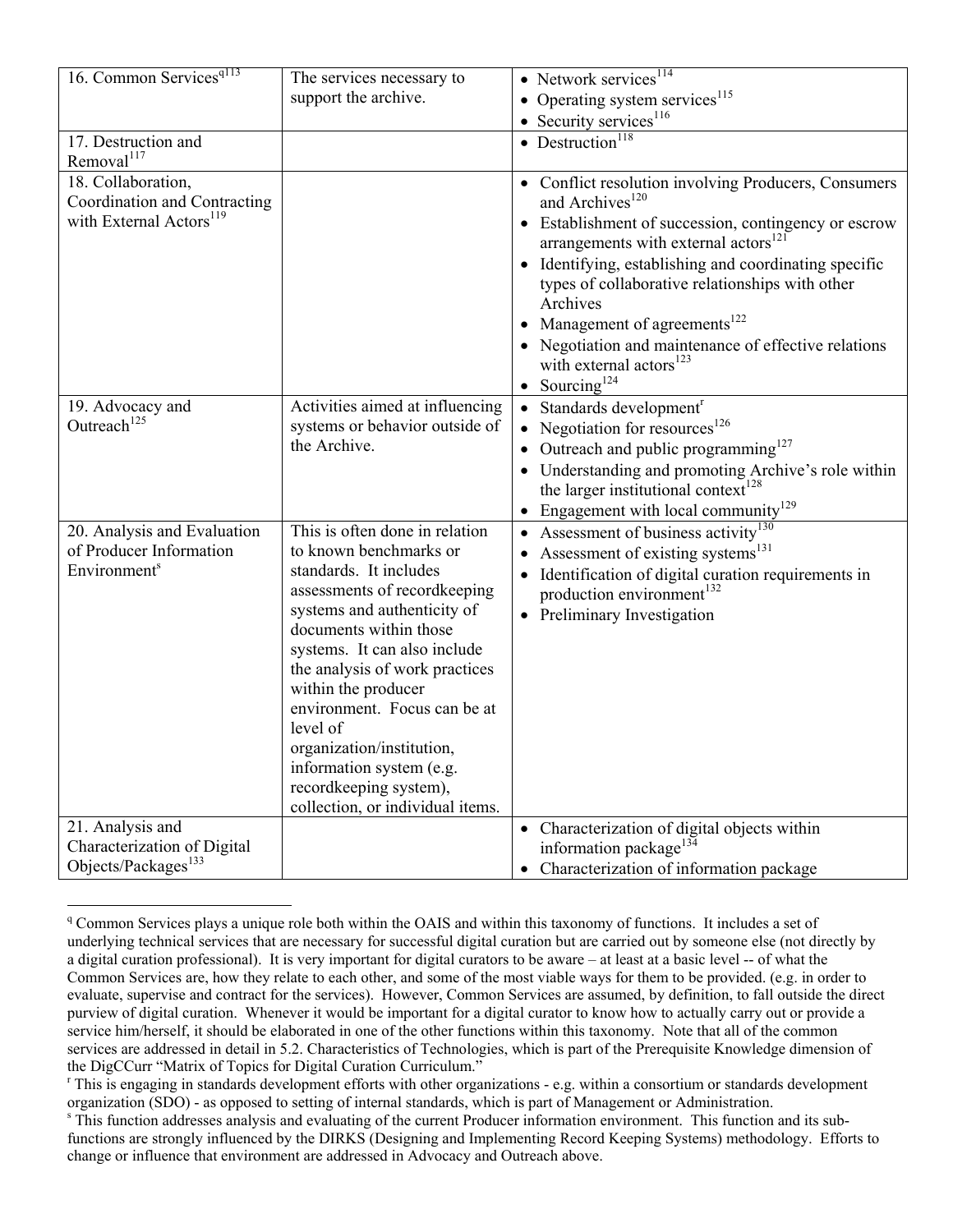| 22. Validation and Quality                                                          | Identify component parts and   | • Bitstream <sup>136</sup>                                        |
|-------------------------------------------------------------------------------------|--------------------------------|-------------------------------------------------------------------|
| Control of Digital                                                                  | ensure everything expected is  | • Check for viruses $137$                                         |
| Objects/Packages <sup>135</sup>                                                     | present (e.g. compare to       | Digital Object <sup>138</sup>                                     |
|                                                                                     | included definition file,      | Digital Object Components <sup>139</sup>                          |
|                                                                                     | "packing list," negotiated     | Information Package <sup>140</sup>                                |
|                                                                                     | agreement, selection criteria) |                                                                   |
| 23. Transformation of Digital                                                       |                                |                                                                   |
| Objects/Packages <sup>141</sup>                                                     |                                |                                                                   |
| 24. Purchasing and Managing                                                         |                                | • Establish archives intellectual property rights in              |
| Licenses to Resources <sup>142</sup>                                                |                                | support of preservation actions on digital objects <sup>143</sup> |
| Meta-Level Functions (functions to be applied to any of the functions listed above) |                                |                                                                   |
| 25. Analysis and                                                                    |                                | • Monitoring and $logging145$                                     |
| Documentation of Curation                                                           |                                | • Process mapping <sup>146</sup>                                  |
| Functions <sup>144</sup>                                                            |                                |                                                                   |
| 26. Evaluation and Audit of                                                         |                                | Certification of the archive                                      |
| Curation Functions <sup>147</sup>                                                   |                                |                                                                   |
| 27. Research and                                                                    |                                | • Research methods $^{148}$                                       |
| Development to Support                                                              |                                | Supporting and administering research and                         |
| <b>Curation Functions</b>                                                           |                                | development <sup>149</sup>                                        |
|                                                                                     |                                | Business process identification and analysis                      |
|                                                                                     |                                | User needs analysis and usability assessment <sup>150</sup>       |
| 28. Education and Sharing of                                                        |                                |                                                                   |
| Expertise or Guidance on                                                            |                                |                                                                   |
| Curation Functions <sup>151</sup>                                                   |                                |                                                                   |

## **Sources and Related References:**

 $\overline{a}$ 

10 Kock, 2007

<sup>&</sup>lt;sup>1</sup> ERA Program Management Information. U.S. National Archives and Records Administration.

http://www.archives.gov/era/program-mgmt.html (accessed September 30, 2007)

<sup>&</sup>lt;sup>2</sup> Kock, Ned F. Systems Analysis & Design Fundamentals: A Business Process Redesign Approach. Thousand Oaks, CA: Sage Publications, 2007.

<sup>&</sup>lt;sup>3</sup> Kock, 2007

<sup>4</sup> Kock, 2007

<sup>5</sup> Kock, 2007

<sup>6</sup> Kock, 2007

<sup>&</sup>lt;sup>7</sup> See also 6-d: Interaction design, info summarization and visualization, usability assessment. Collaborative Research: Curriculum Development: Digital Libraries. September 16, 2007. http://curric.dlib.vt.edu/DLcurric\_images/ModuleFramework.2007-09- 16.pdf [UNC-VT]

<sup>8</sup> Kock, 2007

<sup>&</sup>lt;sup>9</sup> Kock, 2007.

<sup>&</sup>lt;sup>11</sup> "Produce" in "LC Process Descriptions for the Digital Life Cycle." Library of Congress, 2003; "creation" in Anderson, Sheila, Mike Pringle, Mick Eadie, Tony Austin, Andrew Wilson, and Malcolm Polfreman. "Digital Images Archiving Study." Arts and Humanities Data Service, 2006. [See especially p.94-99]. For a breakdown of the production process in science, see Arovelius, Renata, and Juliane Mikoletzky. "Archives of Science: An International Perspective and Comparison on Best Practices for Handling of Scientific Records." Paper presented at the Fifteenth International Congress on Archives, Vienna, Austria, August 23- 29, 2004.

 $12$  Adapted from "LC Process Descriptions" – "Assign to access management class"; for more general functions of assigning to a collection (classification), see also Cornwell Affiliates. "Model Requirements for the Management of Electronic Records." Interchange of Data between Administrations (IDA) Programme of the European Commission, 2001 [currently undergoing revision].

<sup>&</sup>lt;sup>13</sup> On creation of electronic records that is authorized, see ISO 15489; on obtaining informed consent for production of digital objects that include personally identifying or otherwise sensitive data, see MacNeil, Heather. *Without Consent: The Ethics of Disclosing Personal Information in Public Archives*. Chicago, IL: Society of American Archivists and Scarecrow Press, 1992. 14 "LC Process Descriptions"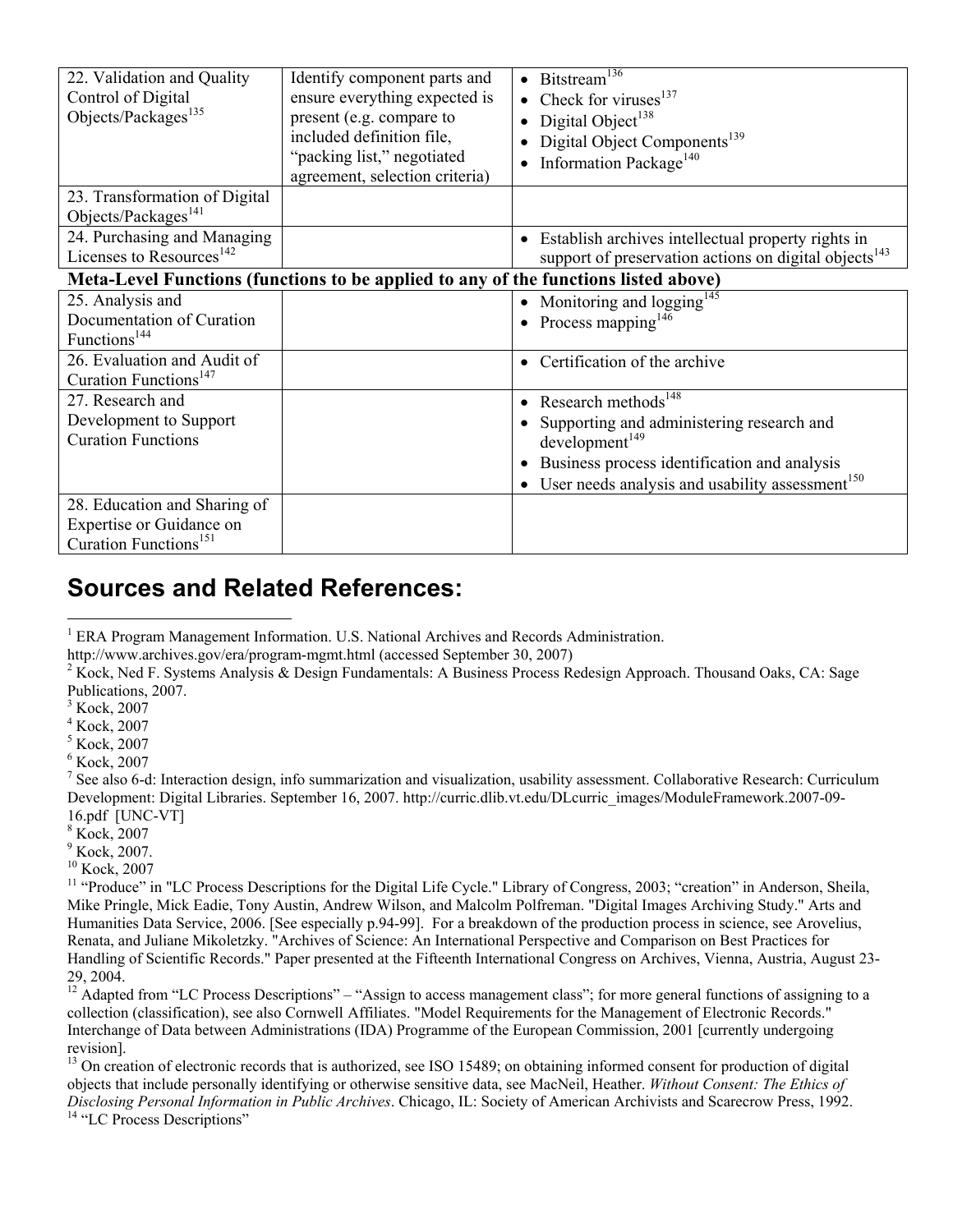<sup>15</sup> Adapted from "LC Process Descriptions"; see also "Module 3-b: Digitization" in Modules Framework. Collaborative Research: Curriculum Development: Digital Libraries. September 16, 2007.

<sup>16</sup> See also Select Electronic Records [InterPARES]; "Disposition authorities that govern the removal of records from operational systems should be applied to records on a systematic and routine basis."[ISO 15489]

Evans, G. Edward, and Margaret Zarnosky Saponaro."Deselection." In *Developing Library and Information Center Collections*, 49-68. Fifth Edition ed, Library and Information Science Text Series. Westport, CT: Libraries Unlimited, 2005.

See also "reappraisal" in Daniels-Howell, Todd. "Reappraisal of Congressional Papers at the Minnesota Historical Society: A Case Study." Archival Issues 23 (1998): 35-40;

<sup>18</sup> See also Carry out Disposition of Electronic Records [InterPARES]; Implementing Disposition [ISO 15489-1:2001, p.19]<br><sup>19</sup> See also Monitor Appraised Electronic Records [InterPARES]; "Evaluation" in Evans and Saponaro Value of Electronic Records [InterPARES]; Determine Value of Electronic Records [InterPARES]; Determine the Record Elements to be Preserved [InterPARES]; Identify the Digital Components to Preserve [InterPARES]; B1.1 Repository identifies properties it will preserve for each class of digital object. [Audit Checklist]<br><sup>22</sup> This includes establishment of operational selection criteria, e.g. content, extent and timing/frequency (Brown, Adrian.

*Archiving Websites: A Practical Guide for Information Management Professionals*. London: Facet, 2006, p.33-39); see also Make Appraisal Decision [InterPARES]; "Selection Process in Practice" in Evans and Saponaro, 2005.

<sup>23</sup> See also Anderson, Joanne S., ed. Guide for Written Collection Policy Statements. Chicago, IL: American Library Association, 1996; 3-a: Collection development/selection policies [UNC-VT].

<sup>24</sup> List of sub-functions is adapted from Sompel, Herbert Van de, Michael L. Nelson, Carl Lagoze, and Simeon Warner. "Resource Harvesting within the OAI-PMH Framework." *D-Lib Magazine* 10, no. 12 (2004). See also Brown (2006), who presents several collecting methods: Direct Transfer (see transfer below), database archiving, remote harvesting, and transactional archiving (p.46). See also 3-c: Harvesting [UNC-VT].

<sup>25</sup> See also 4-b: Metadata, cataloging, metadata markup, metadata harvesting [UNC-VT]

<sup>26</sup> See also "Crawl Settings" and "Collection Settings" in Brown, 2006 (54-56).

 $27$  See also Delivery and Capture [NEDLIB]

28 Get [NDIIPP Life Cycle]; see also "Direct transfer" in Brown, Adrian. *Archiving Websites: A Practical Guide for Information Management Professionals*. London: Facet, 2006 (p.46-50). See also B1.4 Repository has a process to ensure that the information is acquired from the expected source. [Audit Checklist]. Several sub-functions presented in Owens, Evan, Suku Sukumar, John Meyer, David Copperman, and Roland Mesde. "Portico Technical Overview: A Format-Registry-Based Automated Workflow for the Ingest and Preservation of Electronic Journals." Paper presented at the NDIIPP Partners Meeting, Berkeley, California, November 2005; Schrenk, Michael. Webbots*, Spiders, and Screen Scrapers: A Guide to Developing Internet Agents with PHP/CURL*. San Francisco, CA: No Starch Press, 2007. [See especially: Downloading Web Pages -

http://www.nostarch.com/download/webbots\_ch3.pdf].

 $29$  Put [Pathways Core]. For sources related to sub-functions, see also B1.3 Repository has an identifiable, written definition for each SIP or class of information ingested by the repository. [Audit Checklist]; Prepare Electronic Records for Transfer [InterPARES].

<sup>30</sup> Rödig, Peter, Uwe M. Borghoff, Jan Scheffczyk, and Lothar Schmitz. "Preservation of Digital Publications: An OAIS Extension and Implementation." Paper presented at the ACM symposium on Document engineering, Grenoble, France, 20-22 November 2003. See also Brezinski, Dominique, and Tom Killalea. "Guidelines for Evidence Collection and Archiving." Request for Comments 3227. 2002; Farmer, Dan, and Wietse Venema. *Forensic Discovery*: Upper Saddle River, NJ: Addison-Wesley, 2005; Jones, Keith J., Richard Bejtlich, Curtis W. Rose, Dan Farmer, Wietse Venema, and Brian Carrier. *Computer Forensics Library Boxed Set*: Addison-Wesley, 2007; Ross, Seamus, and Ann Gow. "Digital Archaeology: Rescuing Neglected and Damaged Data Resources." London: British Library, 1999; Underwood, William E. "The Presidential Electronic Records Pilot System: Results of Laboratory Experiments and Use by Archivists." Georgia Tech Research Institute, 2003; Entlich, Richard, and Ellie Buckley. "Digging up Bits of the Past: Hands-on with Obsolescence." *RLG DigiNews* 10, no. 5 (2006); Balkestein, Marjan, and Heiko Tjalsma. "The ADA Approach: Retro-Archiving Data in an Academic Environment." Archival Science 7, no. 1 (2007): 89-105.. 3<sup>1</sup> Reference Model for an Open Archival Information System (OAIS). Washington: Consultative Committ Systems, 2002.

<sup>32</sup> Adapted from Assigning preservation levels based on policies [Portico]; see also Check Format and Preservation Level  $[Portico]$ .<br> $\frac{33}{3}$ 

See also Load into Archive [Portico]; B1.9 Repository can demonstrate when preservation responsibility is formally accepted for the contents of the SIP. [Audit Checklist]; Part B6: Formally Accession, Glick, Kevin, and Eliot Wilczek. "Ingest Guide." Tufts University and Yale University, 2006 [Ingest Guide].

<sup>34</sup> OAIS.<br><sup>35</sup> OAIS. See also B1.5. Verification, analysis and creation of metadata. [Audit Checklist]

 $36$  Adapted from Match content with contracts (agreements) [Portico]; see also Check Agreement ID [Portico].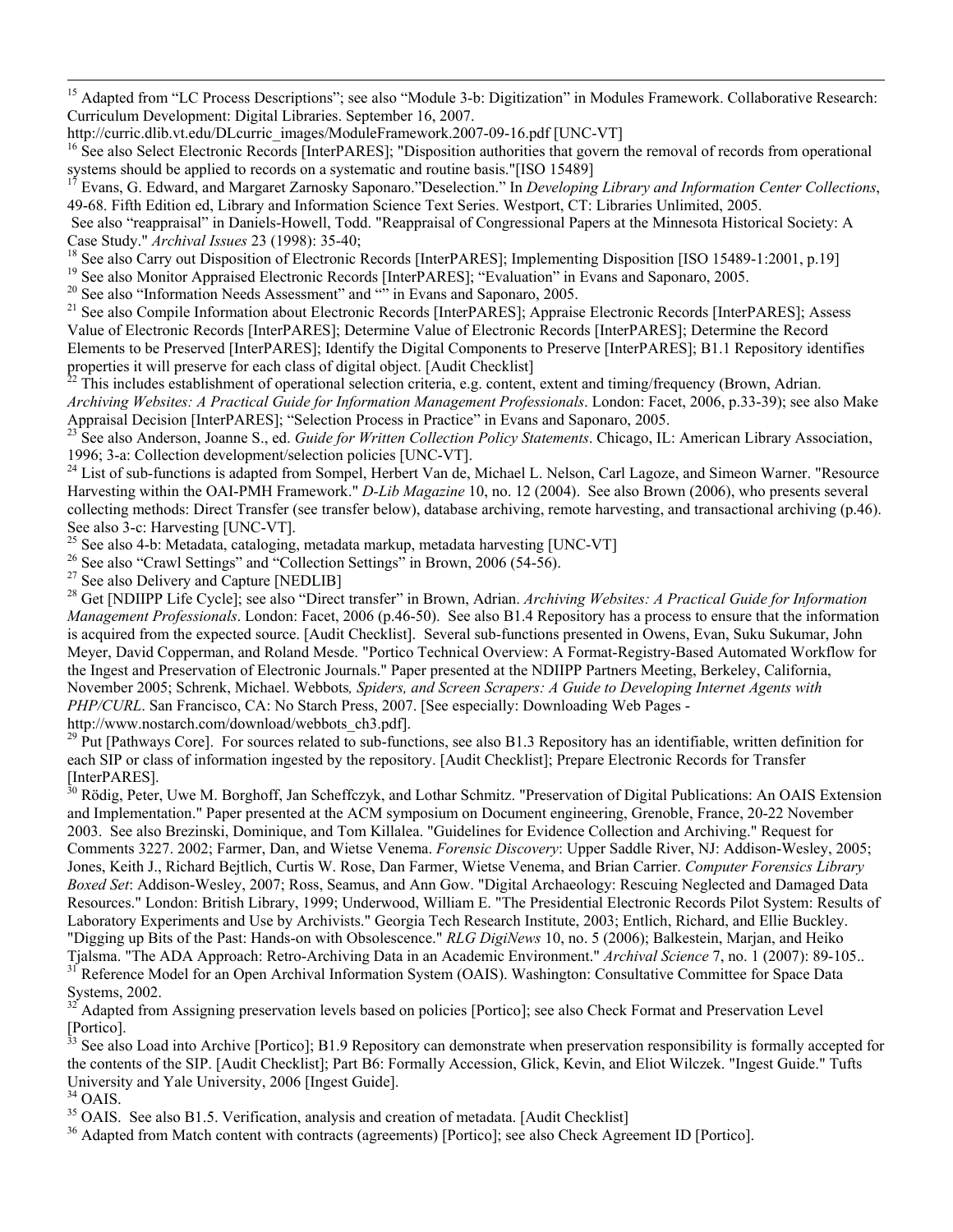<sup>37</sup> See also B1.7 Repository provides Producer/depositor with appropriate responses at predefined points during the ingest processes. [Audit Checklist]; Acknowledge receipt [NDIIPP Life Cycle].

<sup>39</sup> Adapted from [Portico].

 $^{40}$  OAIS.

 $^{41}$  OAIS.

 $^{42}$  OAIS.

 $43$  [Audit Checklist] B2.4. See also B2.5 If unique identifiers are associated with SIPS before ingest, they are preserved in a way that maintains a persistent association with the resultant AIP. [Audit Checklist]; Part A6: Assess Identifier Rules [Ingest Guide] 44 OAIS.

 $^{45}$  OAIS.

<sup>46</sup> See also Module 4: Info / Knowledge Organization (includes 4-a: Information architecture (e.g., hypertext, hypermedia); 4-b: Metadata, cataloging, metadata markup, metadata harvesting; 4-c: Ontologies, classification, categorization; 4-d: Subject description, vocabulary control, thesauri, terminologies; 4-e: Object description and organization for a specific domain); 7-a: Search engines, IR, indexing methods [UNC-VT]; Compile Evidence Supporting the Presumption of Authenticity [InterPARES]; Generate Descriptive Information [OAIS] (Part of Ingest); "Information structuring and architecture" in Abell, Angela. "Skills for Knowledge Environments." *Information Management Journal* 34, no. 3 (2000): 33-38, 40, 41; Generate Descriptive Metadata [Portico]; Generate Technical Metadata [Portico].

See "Analyze the existing arrangement and description of records and papers and make decisions about any further arrangement and description that may be necessary." Handbook for Certified Archivists. Albany, NY: Academy of Certified Archivists. 2006. [ACA]

<sup>48</sup> See also Hilse, Hans-Werner, and Jochen Kothe. Implementing Persistent Identifiers: Overview of Concepts, Guidelines and Recommendations. London: Consortium of European Research Libraries, 2006. http://nbn-resolving.de/urn:nbn:de:gbv:7-isbn-90- 6984-508-3-8; Campbell, Douglas. "Identifying the Identifiers." Paper presented at the International Conference on Dublin Core and Metadata Applications, Singapore, August 27-31, 2007. http://www.dcmipubs.org/ojs/index.php/pubs/article/viewFile/34/16; Brown, Adrian. "The PRONOM PUID Scheme: A scheme of persistent unique identifiers for representation information." The National Archives (UK), 2006. http://www.nationalarchives.gov.uk/aboutapps/pronom/pdf/pronom\_unique\_identifier\_scheme.pdf 49 See also-d: Document and e-publishing/presentation markup; 6-d: Interaction design, info summariz usability assessment [UNC-VT]; Stein, Adelheit. "Collaboratory for Annotation, Indexing and Retrieval of Digitized Historical Archive Material: COLLATE." European Commission, 2004. For PDI, see especially PREMIS and PorticoMETS.<br><sup>50</sup> See also Abrams, Stephen L. "Establishing a Global Digital Format Registry." Library Trends 54, no. 1 (2005): 125-

Stephen L. "The Role of Format in Digital Preservation." *VINE* 34, no. 2 (2004): 49-55.<br><sup>51</sup> [Portico].

<sup>52</sup> Adapted from [Portico]. See also Smith, MacKenzie, and Reagan W. Moore. "Digital Archive Policies and Trusted Digital Repositories." The *International Journal of Digital Curation* 2, no. 1 (2007): 92-101. 53 Adapted from [Portico].

<sup>54</sup> See "Design and implement an arrangement plan to either perfect the existing arrangement or establish a new one."; "Design and implement a descriptive plan to identify and explain the structure, context and content of records and papers to promote their accessibility." [ACA]<br><sup>55</sup> See also 6-d: Interaction design, info summarization and visualization, usability assessment [UNC-VT].

<sup>56</sup> See also "Where multiple versions of a document may be stored, a policy is required which ensures that all relevant versions are stored, and their relationships maintained." Electronic imaging -- Information stored electronically -- Recommendations for trustworthiness and reliability. ISO/TR 15801:2004.

 $^{57}$  OAIS.

58 For a detailed breakdown of sub-functions, see dPlan: The Online Disaster-Planning Tool. https://www.dplan.org/. See also Conway, 1990; Stephens, David O. "Protecting Information from Disaster." *Records Management: Making the Transition from Paper to Electronic*, 161-178. Lenexa, KS: ARMA, 2007. <sup>59</sup> OAIS.

 $60$  U.S. National Archives and Records Administration - http://www.archives.gov/preservation/holdings-maintenance/. For a breakdown and discussion of related sub-functions, see Conway, Paul. "Facts and Frameworks: An Approach to Studying the Users of Archives." *American Archivist* 49 (1986): 393-407. See also Physical Access Control (part of Administration) [OAIS] - "The Physical Access Control function provides mechanisms to restrict or allow physical access (doors, locks, guards) to elements

of the archive, as determined by archive policies."

 $<sup>61</sup>$  Adapted from OAIS. See also "The organization should have policies regarding the use of specific types of media for different</sup> informaiton storage requirements (e.g. access requirements, retention periods, and security requirements." [ISO 15801]. 62 Adapted from OAIS.

 $^{63}$  OAIS.

64 Adapted from OAIS.

65 OAIS. See also 9. Management and Evaluation [UNC-VT].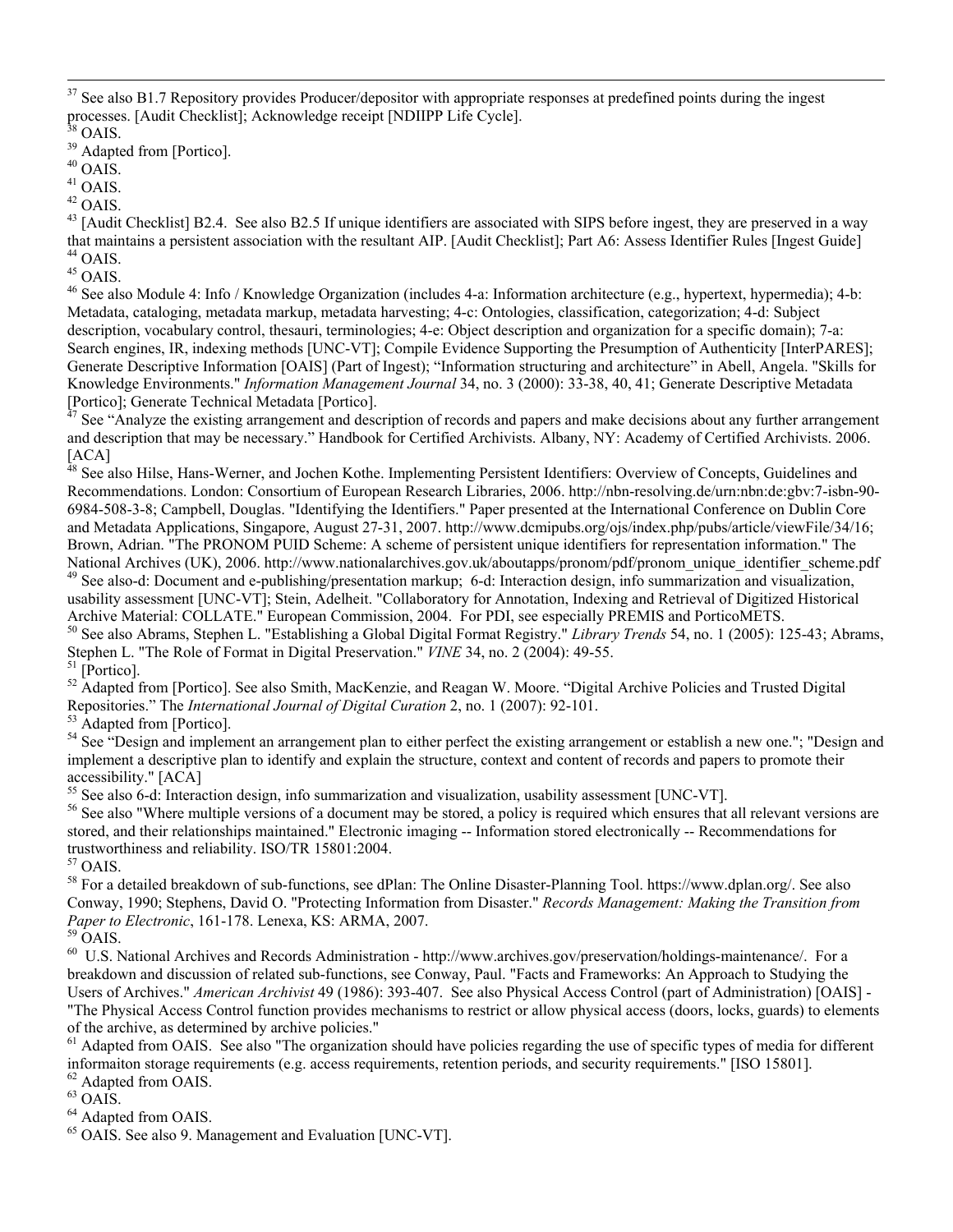$^{66}$  For concept and discussion of "service definition" within the context of a digital repository, see Barton, Mary R., and Margaret M. Waters. "Creating an Institutional Repository: LEADIRS Workbook." Cambridge, MA: MIT Libraries, 2005. http://hdl.handle.net/1721.1/26698

 $67$  See also Project management [Abell, 2000]; Module 9-a: Project Management [UNC/VT Digital Library Curriculum]; A1.1 Repository has a mission statement that reflects a commitment to the long-term retention of, management of, and access to digital information on behalf of depositors. [Audit Checklist]; "Develops and communicates mission, roles, and functions of the library." [Mahmoodi, 1991]<br><sup>68</sup> See also and "Determines, or at least endorse, pricing policies, as applicable, for OAIS services." [OAIS]

 $^{69}$  For discussion of fundraising approaches and sub-functions, see Finch, Elsie T. Freeman, ed. Advocating Archives: An *Introduction to Public Relations for Archivists*. Metuchen, NJ: SAA and Scarecrow Press, 1994; Cassarchis, Cathrin. "An Introduction to Fundraising for Archives." National Council on Archives, 1999.

http://www.ncaonline.org.uk/materials/fundraising.pdf. See also A4.5 Repository recognizes the eventual strong possibility of a gap between repository-generated funding and the funding necessary to meet the repository's commitments to its depositors. It commits to bridging these gaps by securing funding and resource commitments specifically for that purpose; these commitments can come either from the repository itself or parent organizations, as applicable. [Audit Checklist]; "Understands the resources available via state, national and international library networks."; Fund Raising Skills; "Has effective public relations skills to actively pursue funding." "Be involved in fundraising efforts and in exploring alternate funding sources." "Develops and writes proposals for state, local, federal and private funds." [Mahmoodi, 1991].<br><sup>70</sup> See also "Provide guidelines for resource utilization (personnel, equipment, facilities)" [OAIS]<br><sup>71</sup> OAIS. See also 9. Management and Evaluat

objectives."; "Sets organizational priorities."; "Selects management structure appropriate to the activity." "Organize library into operational units" [Mahmoodi, 1991]; Part 1 - Management Principles and the Records and Information Management (RIM) Program. Main functions defined as: planning, organizing, directing, controlling, staffing [ICRM]; "Program management leads the acquisition, development, and deployment of an ERA system that provides the capability for preservation, management, and sustained access to electronic records." [ERA Functional Area]. <sup>72</sup> Adapted from OAIS.

 $73$  OAIS.

<sup>74</sup> See also "Understands taxing and funding for public libraries."; "Prepares a budget to implement the goals and objectives of an organization."; "Allocates resources (material, financial, personnel)." "Fiscal management"; "Prepare budgets: annual, operating, facilities"; LIFE and Espida projects; "Uses cost analysis techniques" and "Monitor and control expenditures" [Mahmoodi, 1991]; 9-f: Cost/economic issues [UNC-VT];

 $<sup>75</sup>$  [ERA Functional Area] See also "Informs others of decisions, changes, and other relevant information in a timely fashion."</sup> "Speaks effectively one-to-one, within groups, and in presentations to groups." ""Be responsible for reports to various governmental units"" [Mahmoodi, 1991]

 $76$  OAIS.

77 See also Part 1, A.3. Decision-Making [ICRM]

<sup>78</sup> Adapted from "Establish Standards and Policies" [OAIS]. See also "Develops and communicates written policies," and

"Integrates external policies and administrative regulations, e.g. A.D.A., civil service" [Mahmoodi, 1991]<br><sup>79</sup> See also "Direct facilities projects and building programs"; "Plan and coordinate maintenance and improvement facilities and property" [Mahmoodi, 1991]; Wilsted, Thomas P. *Planning New and Remodeled Archival Facilities*. Chicago, IL:

Society of American Archivists, 2007.<br><sup>80</sup> Several sub-functions are derived from [Audit Checklist], [Mahmoodi, 1991], and [Finch, 1994]. See also "Develops and administers personnel policies and procedures."; "Interprets local, state and national laws and regulations concerning personnel, e.g., workers compensation, equal employment opportunity, social security, retirement plans." "Personnel management and development" [Mahmoodi, 1991]

<sup>81</sup> See also "Committed to meeting performance standards, (such as output, service, individual)." [Mahmoodi, 1991]; [ISO 17799] (for security policies)

82 See also Dewey, Barbara I. "Leadership and University Libraries: Building to Scale at the Interface of Cultures." *Journal of Library Administration* 42, no. 1 (2005): 41-50; Winston, Mark, ed. *Leadership in the Library and Information Professions: Theory and Practice*. Lanham, MD: Haworth Press, 2001. Also published as a theme issue on leadership. *Journal of Library Administration*. 32 (3/4) 2001; Winston, Mark. "Leadership Research in Library and Information Science," in Marie Radford and Pam Snelson, eds. Academic Libraries: Research Perspectives II. (forthcoming).

<sup>83</sup> Adapted from OAIS. See also Configuration Management - Configuration management provides for consistent identification of system components (software configuration items, hardware configuration items, and documentation) and controls changes to these components throughout the life cycle. [ERA Functional Area]; A4.4 Repository has ongoing commitment to risk, benefit, investment, and expenditure analysis and reporting (including assets, licenses, and liabilities). [Audit Checklist] Business continuity management in [ISO 17799]

<sup>84</sup> See also A5.4 If repository ingests digital content with unclear ownership/rights, it has policies addressing liability and challenges to those rights. [Audit Checklist]; "Confronts and manages conflict." [Mahmoodi, 1991]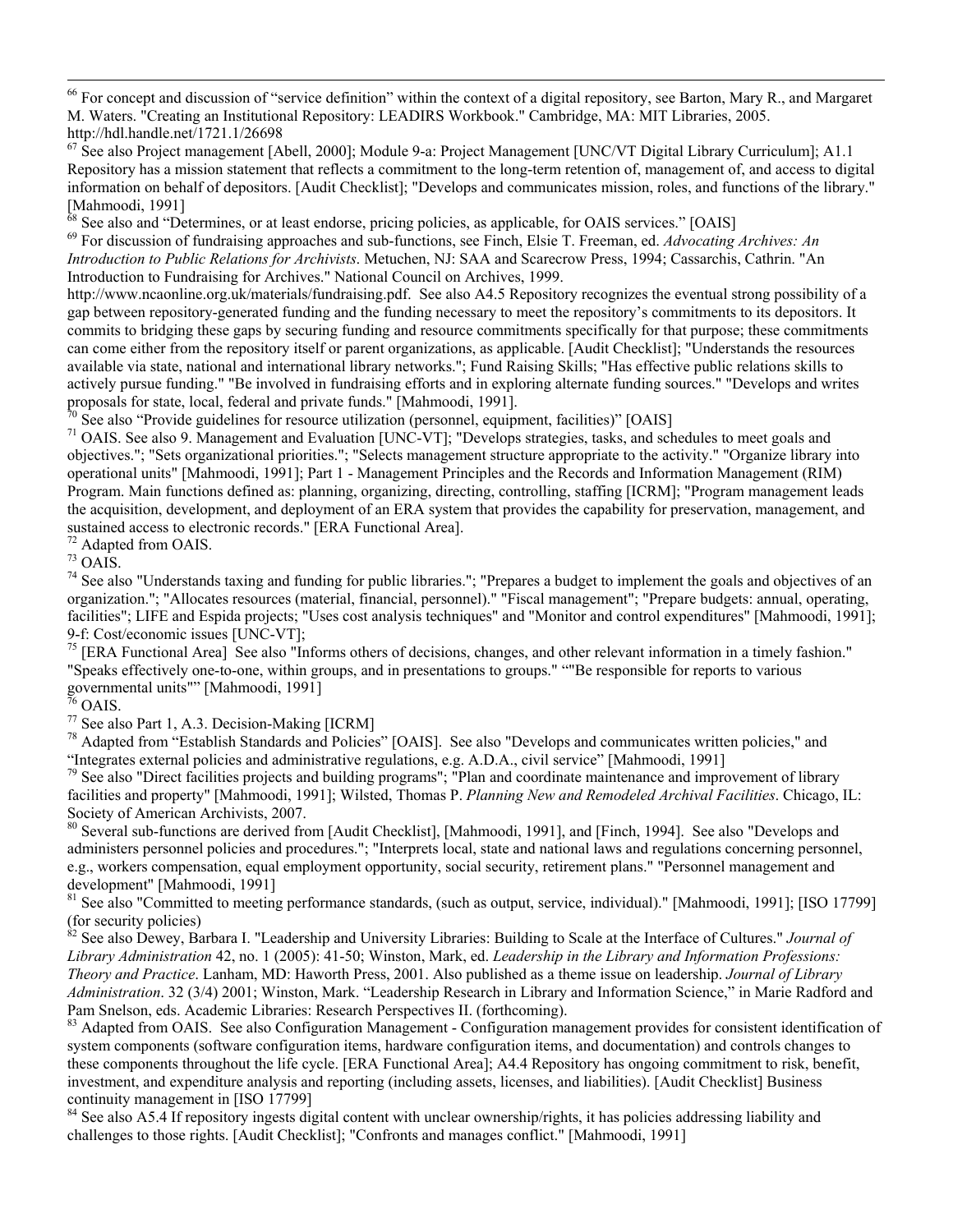<sup>85</sup> See also "Understands the roles and responsibilities of library board members and develops the board to make effective decisions in policy, planning, and financial issues." "Board relations and development"; "Prepare documents for board: reports, draft agreements, requests for action, policies, etc"; "Make recommendations for action"; "Implement decisions for board"; "Provide learning opportunties to develop boards as effective decision makers" [Mahmoodi, 1991]; Part 1, E.5. Management Support and Program Marketing [ICRM]

<sup>86</sup> See also Quality Management - Quality management establishes a framework for ERA's compliance with accepted industry and NARA standards and supports delivery of products and services that meet ERA requirements. [ERA Functional Area]; Audit Submission [OAIS]; A5.3 Repository tracks and manages copyrights and restrictions on use as required by contract or license  $[Addit$  Checklist].

See also "Recognizes changes in the economic and political environment that mandate change in the library."; "Keeps up-to-date with conditions, developments, and future trends in the library and information field." [Mahmoodi, 1991]

<sup>88</sup> This function and numerous sub-functions adapted from "Plan" in [NDIIPP Life Cycle]. See also "A4.1 Repository has shortand long-term business planning processes in place to support sustainability"; "A4.2 Repository has in place at least annual processes to review and adjust business plans as necessary." [Audit Checklist]; "Uses appropriate planning techniques." "Longrange, short-range, and strategic planning"; "Maintain planning cycle"; "Monitor progress"; "Coordinate planning efforts of staff and board" and "Integrate program design with planning" [Mahmoodi, 1991]

89 See also Project management [Abell, 2000]; Module 9-a: Project Management [UNC-VT]; Winston, Mark D., and Tara Hoffman. "Project Management in Libraries." *Journal of Library Administration* 42, no. 1 (2005): 51-61; Winston, Mark. *Project Management in Libraries.* Libraries Unlimited. (Forthcoming).<br><sup>90</sup> See also A3.1 Repository has a mechanism in place for reviewing, updating, and developing comprehensive policies and

procedures as repositories grow and as the community practice evolves. [Audit Checklist]<br><sup>91</sup> Adapted from [ERA Functional Area]. See also Change management [Abell, 2000]; "Recognizes the need for change in

organizational structure," "Implements plans and organizational changes," and "Initiates, implements, and manages change."  $\left[\text{Mahmoodi}, 1991\right]$ <sup>92</sup>

[ERA Functional Area] For a breakdown and discussion of sub-functions, see Price, Laura, and Abby Smith. "Managing Cultural Assets from a Business Perspective." Washington, DC: Council on Library and Information Resources, and Library of Congress, 2000. http://www.clir.org/pubs/abstract/pub90abst.html 93 See also 5-f: Security [UNC-VT].

<sup>94</sup> See also "Uses mathematical and statistical techniques to manipulate data." [Mahmoodi, 1991]

<sup>95</sup> Adapted from "Preservation Planning" in OAIS.

 $^{96}$  OAIS.

 $^{97}$  OAIS.

98 OAIS.

 $^{99}$  OAIS.

<sup>100</sup> See Hedstrom, Margaret and Christopher A. Lee. "Significant properties of digital objects: definitions, applications, implications." In *Proceedings of the DLM-Forum 2002, Barcelona, 6–8 May 2002*, 218-227. Luxembourg: Office for Official Publications of the European Communities, 2002. http://www.ils.unc.edu/callee/sigprops\_dlm2002.pdf; Investigating the Significant Properties of Electronic Content Over Time (INSPECT).

http://www.jisc.ac.uk/whatwedo/programmes/programme\_rep\_pres/inspect.aspx. The origin of the phrase "significant properties" is the CEDARS project: http://www.leeds.ac.uk/cedars/<br><sup>101</sup> Adapted from A233 in [InterPARES].

 $102$  OAIS. See also User Behavior/Interactions (includes 6-a: Info needs, relevance; 6-b: Search strategy, info seeking behavior, user modeling; 6-c: Sharing, networking, interchange (e.g., social); 6-d: Interaction design, info summarization and visualization, usability assessment) ; 7-a: Search engines, IR, indexing methods; 7-d: Routing, community filtering 7-e: Web publishing (e.g., wiki, rss, Moodle, etc.) [UNC-VT]; Packaging and Delivery [NEDLIB]

<sup>103</sup> Adapted from OAIS. Sub-functions are derived from OAIS and MacNeil, Heather. *Without Consent: The Ethics of Disclosing Personal Information in Public Archives.* Chicago, IL: Society of American Archivists and Scarecrow Press, 1992.<br><sup>104</sup> Adapted from OAIS.<br><sup>105</sup> Adapted from Expose [Pathways Project]. See also Announce Availability [ICPSR

containing the raw data and the other containing the data in a public use or disclosure-free format. Personal information is processed so that the specific individuals to whom it relates cannot be identified and thus the information can be released for general research use." [MacNeil, 1992, p.134].

 $^{107}$  Adapted from OAIS. For a sub-function related to Anonymizing or de-identifying data, see MacNeil, 1992; Hedstrom, Margaret L. "Privacy, Computers, and Research Access to Confidential Information." Midwestern Archivist 6, no. 1 (1981): 5-18.<br><sup>108</sup> See also 6-c: Sharing, networking, interchange (e.g., social); 6-d: Interaction design, i

usability assessment [UNC-VT]; Packaging and Delivery [NEDLIB].

109 See also Bisco, Ralph L. "Social Science Data Archives: A Review of Developments." *American Political Science Review* 60, no. 1 (1966): 93-109; 7-b: Reference services [UNC-VT].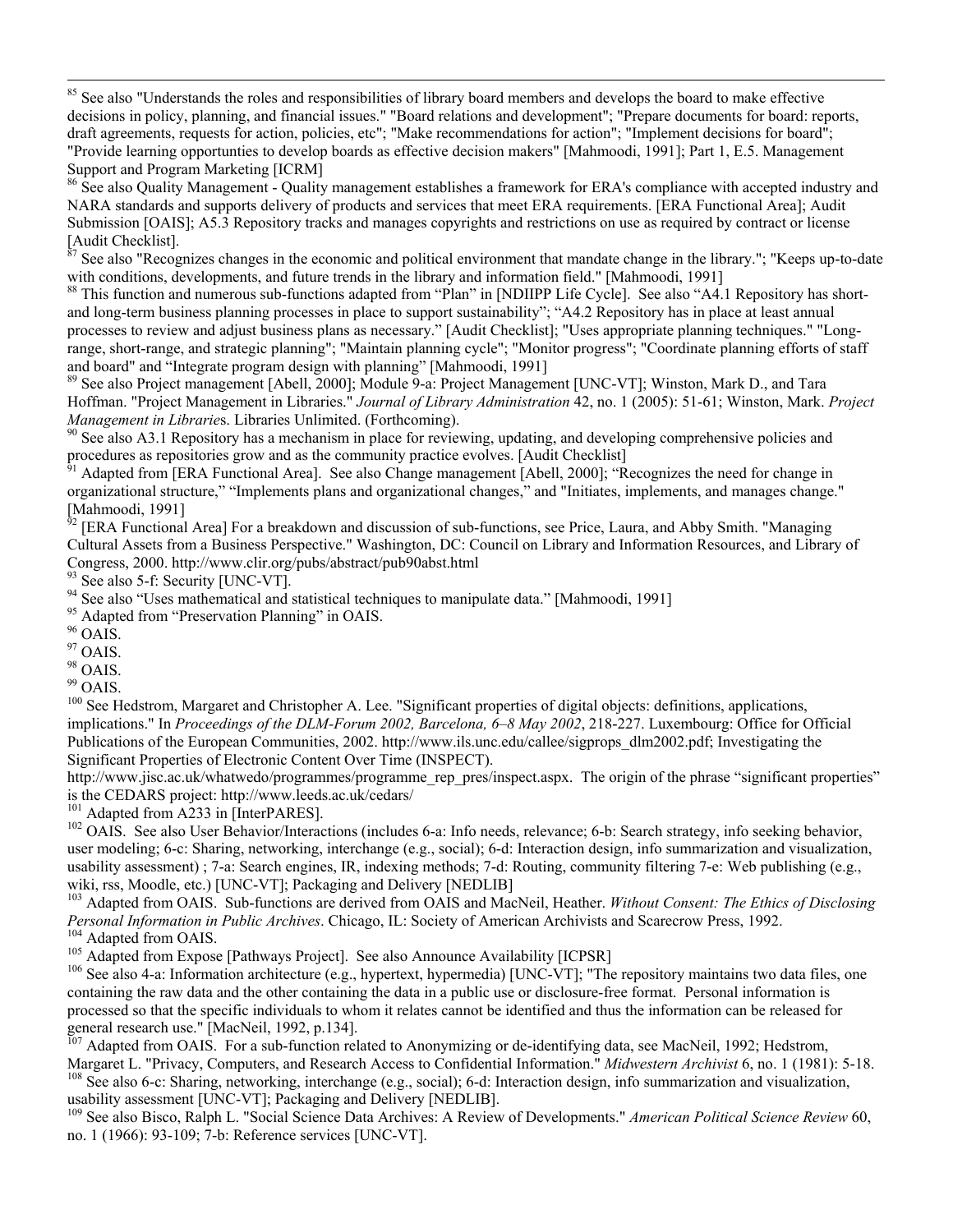110 Adapted from Pugh, Mary Jo. *Providing Reference Services for Archives and Manuscripts*, 111-47. Chicago, IL: Society of American Archivists, 2005<br><sup>111</sup> Sub-functions are adapted from Pugh, 2005.

<sup>112</sup> Sub-functions are adapted from Pugh, 2005. See also 7-c: Recommender systems [UNC-VT].<br><sup>113</sup> OAIS. See also 5. Architecture (agents, mediators) [UNC-VT].<br><sup>114</sup> OAIS.<br><sup>116</sup> OAIS. See also 5-f: Security [UNC-VT].<br><sup>116</sup> Polfreman. "Digital Images Archiving Study." Arts and Humanities Data Service, 2006; ISO/TR 12037:1998. Electronic imaging - - Recommendations for the expungement of information recorded on write-once optical media<br><sup>118</sup> Adapted from [ISO 15489]<br><sup>119</sup> Collaboration from [Stein 2004, figure 3]. See also Brennan, Patricia, Karen Hersey, and Georgi

Practical Considerations for Signing Electronic Information Delivery Agreements." Washington, DC: Association of Research Libraries, 2002. http://www.arl.org/sc/licensing/licbooklet.shtml; Principles For Licensing Electronic Resources. American Association of Law Libraries (2004). http://www.aallnet.org/committee/reports/LicensingPrinciplesElecResources.pdf; Producer-Archive Interface Methodology Abstract Standard. Consultative Committee for Space Data Systems. December 2003.

http://www.ccsds.org/CCSDS/documents/651x0b1.pdf; Shared Electronic Resource Understanding (SERU).

http://www.niso.org/committees/SERU/; "Establishes cooperative working relationships with local government departments." [Mahmoodi, 1991] Several sub-functions are derived from the OAIS, Section 6.1.<br><sup>[20</sup>] (Under Management) [OAIS]. See also "Confronts and manages conflict." [Mahmoodi, 1991].

<sup>121</sup> Adapted from: "A1.2 Repository has a formal succession plan, contingency plans, and/or escrow arrangements in place in case the repository ceases to operate or substantially changes its scope." [Audit Checklist]

<sup>122</sup> Sub-functions derived from [Audit Checklist], [OAIS], and [Mahmoodi, 1991].<br><sup>123</sup> See also "Negotiates and maintains effective relations with unions." [Mahmoodi, 1991]<br><sup>124</sup> Abraham, Thomas, Cynthia Beath, Christine Workforce Trends: Implications for IS Programs." *Communications of the Association for Information Systems* 17 (2006): 1147- 70. See also Acquisition support - includes all activities associated with obtaining a contractor to build the ERA System, including producing the Request for Proposal (RFP) and planning for and supporting source selection activities. After contract award, the contractor will be monitored for contract compliance. [ERA Functional Area]; "RLG Guidelines for Creating a Request for Proposal for Digital Imaging Services." Ithaca, NY: Cornell University Library, 1998.<br>http://www.oclc.org/programs/ourwork/past/digimgtools/RFPGuidelines.pdf

 $h^{125}$  See also "Lobbies effectively for libraries with national, state, and local officials."; "Prepares the library board for its role in representing the library and lobbying." [Mahmoodi, 1991]; Persuasion [Abell, 2000]

 $126$  Adapted from [Abell, 2000]. See also "Negotiates the best possible resources for the library in any given situation."; "Uses negotiating techniques appropriate to the situation (e.g., one-on-one, vendor, union)." And "Relates library needs and goals to those of funding officials and agencies." [Mahoodi, 1991]<br><sup>127</sup> Numerous sub-functions are based on [DIRKS] and Finch, Elsie T. Freeman, ed. *Advocating Archives: An Introduction to* 

*Public Relations for Archivists*. Metuchen, NJ: SAA and Scarecrow Press, 1994.<br><sup>128</sup> Adapted from: "Understands and promotes the library's role within the larger governmental organization." [Mahmoodi, 1991]<br><sup>129</sup> See also educational, cultural, and social agencies serving the community."; "Community involvement and representing library

(marketing)"; "Increase visibility of library"; "Participate in meetings and activities of organizations within the community"; "Represent library with other governmental units and boards"; "Participate in professional organizations and the local professional community"; "Maintain relations with Friends of the Library and other volunteer groups" [Mahmoodi, 1991]

<sup>130</sup> Adapted from "DIRKS [Designing and Implementing Record Keeping Systems]: A Strategic Approach to Managing Business Information." National Archives of Australia, 2001. [DIRKS]

<sup>131</sup> [DIRKS] Several sub-functions derived from [InterPARES]. See also Assess Recordkeeping System, Part A9 of [Ingest Guide] Adapted from "Identification of recordkeeping requirements" [DIRKS]<br><sup>132</sup> Adapted from "Identif

Extraction) in Brown, 2006 (113-115).

134 Includes: content analysis (see, Holsti, Ole R. *Content Analysis for the Social Sciences and Humanities*. Reading, MA: Addison-Wesley, 1969; Krippendorff, Klaus. *Content Analysis: An Introduction to Its Methodology*. 2nd ed. Thousand Oaks, CA:

 $^{135}$  Adapted from B1.6 of [Audit Checklist]. See also "The Quality Assurance function validates (QA results) the successful transfer of the SIP to the staging area. For digital submissions, these mechanisms might include Cyclic Redundancy Checks (CRCs) or checksums associated with each data file, or the use of system log files to record and identify any file transfer or media read/write errors." [OAIS]; Conduct Quality Assurance [NDIIPP Life Cycle] (Part of Produce); Verify technical integrity [NDIIPP Life Cycle] (Part of Produce); Assess and assert quality [NDIIPP Life Cycle] (Part of Produce); "Quality assurance and cataloging" in Brown, 2006 (69-81). See JHOVE documentation for further breakdown of sub-functions.